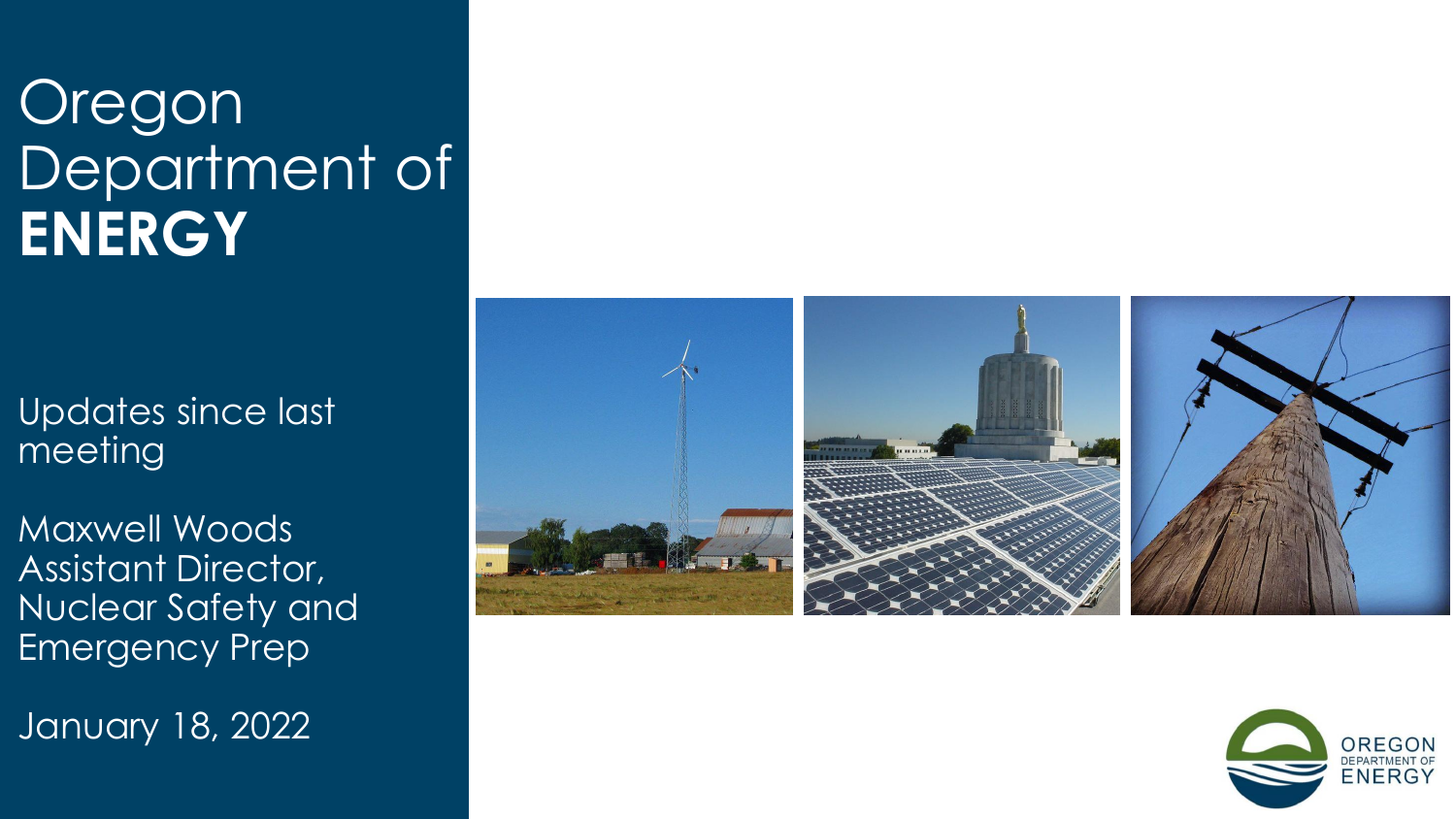# Oregon Legislative Update

- Short session begins February 1, lasts 35 days
- Unknown if bills related to nuclear power or radioactive waste will be introduced
- Rulemaking process related to Oregon's in-state radioactive waste disposal rules is ongoing
- For more information on energy in Oregon:
	- Biennial Energy Report ("BER")
	- Comprehensive report on energy in Oregon
	- Link: Introduction [Energy Info \(oregon.gov\)](https://energyinfo.oregon.gov/ber)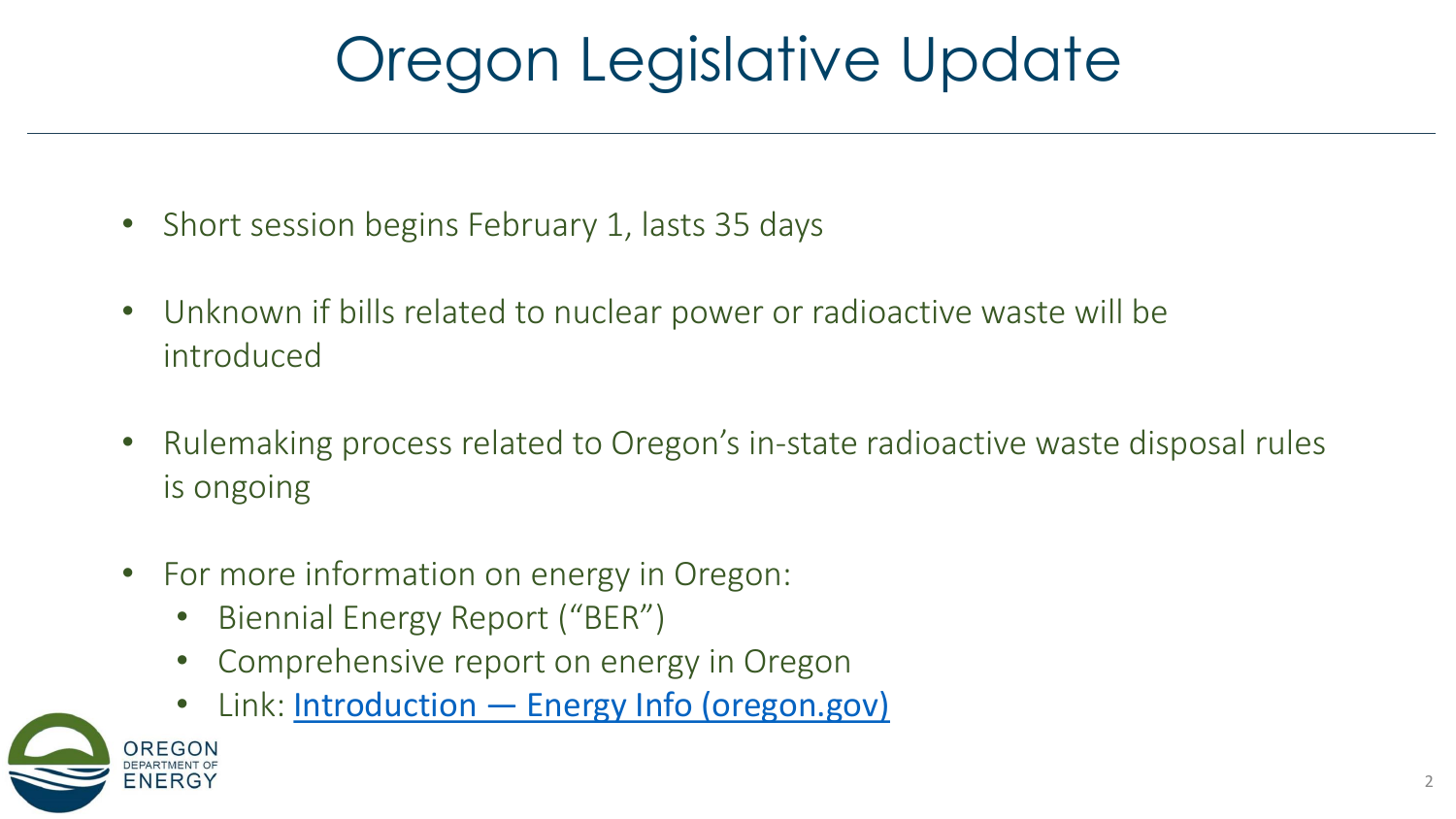#### OHCB Budget Update

- We have begun Federal Fiscal Year 2022
- Closed books on our FY2021 accounts including reporting required by our DOE grants
- FY2022 DOE grant to funds our work, including OHCB activities
- No travel associated with grant at this time

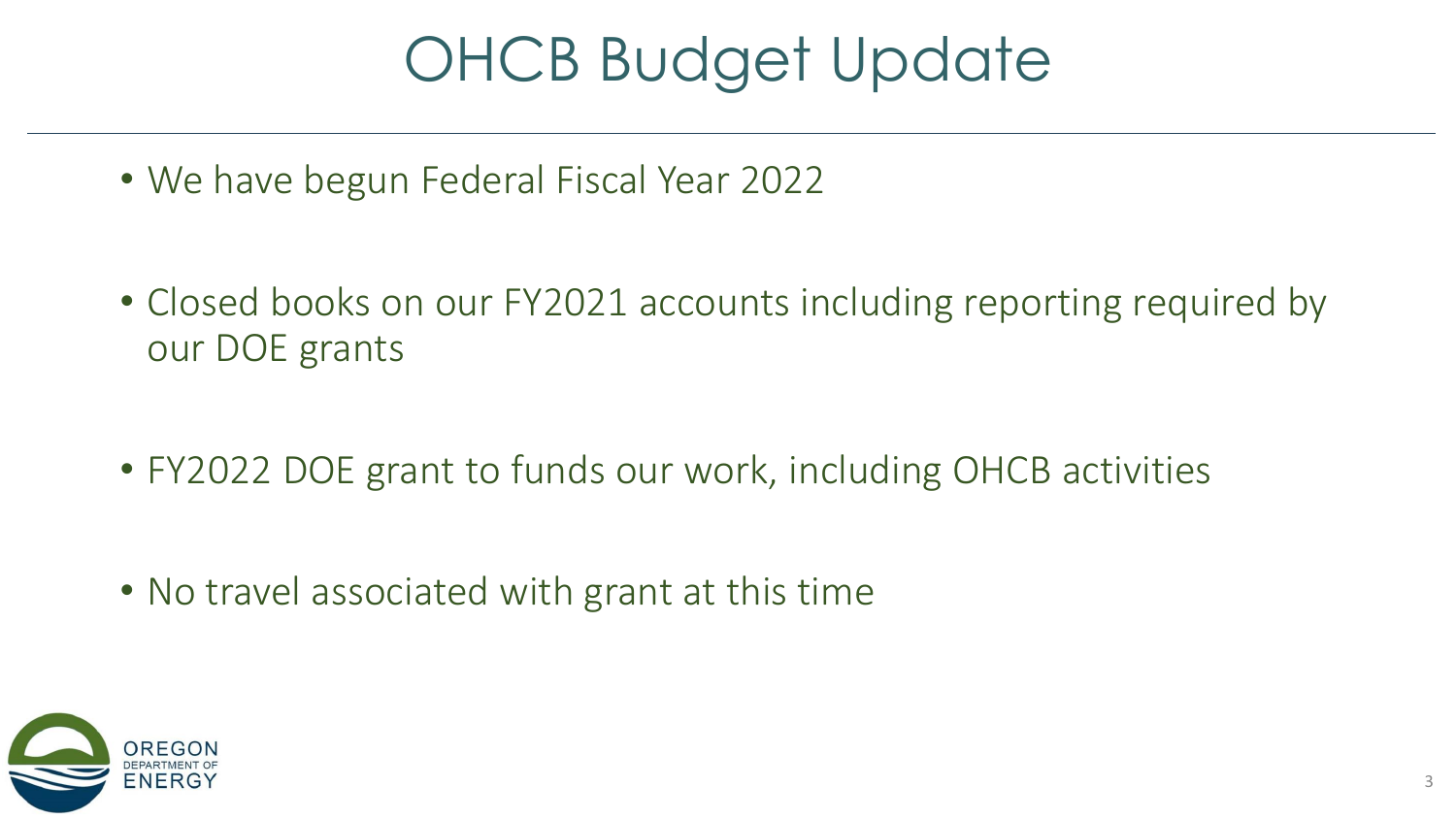### General Hanford Update

- ODOE (Jeff Burright) presented at National Academies study meeting in October: "Review of the continued analysis of supplemental treatment of lowactivity waste at the Hanford Nuclear Reservation"
- ODOE submitted two comment letters to DOE
	- Comments on the DOE 2022-2027 5-year vision
	- Comments on the DOE CERCLA 5-year report
- Milestone at Hanford: Plutonium Finishing Plant removal action is complete

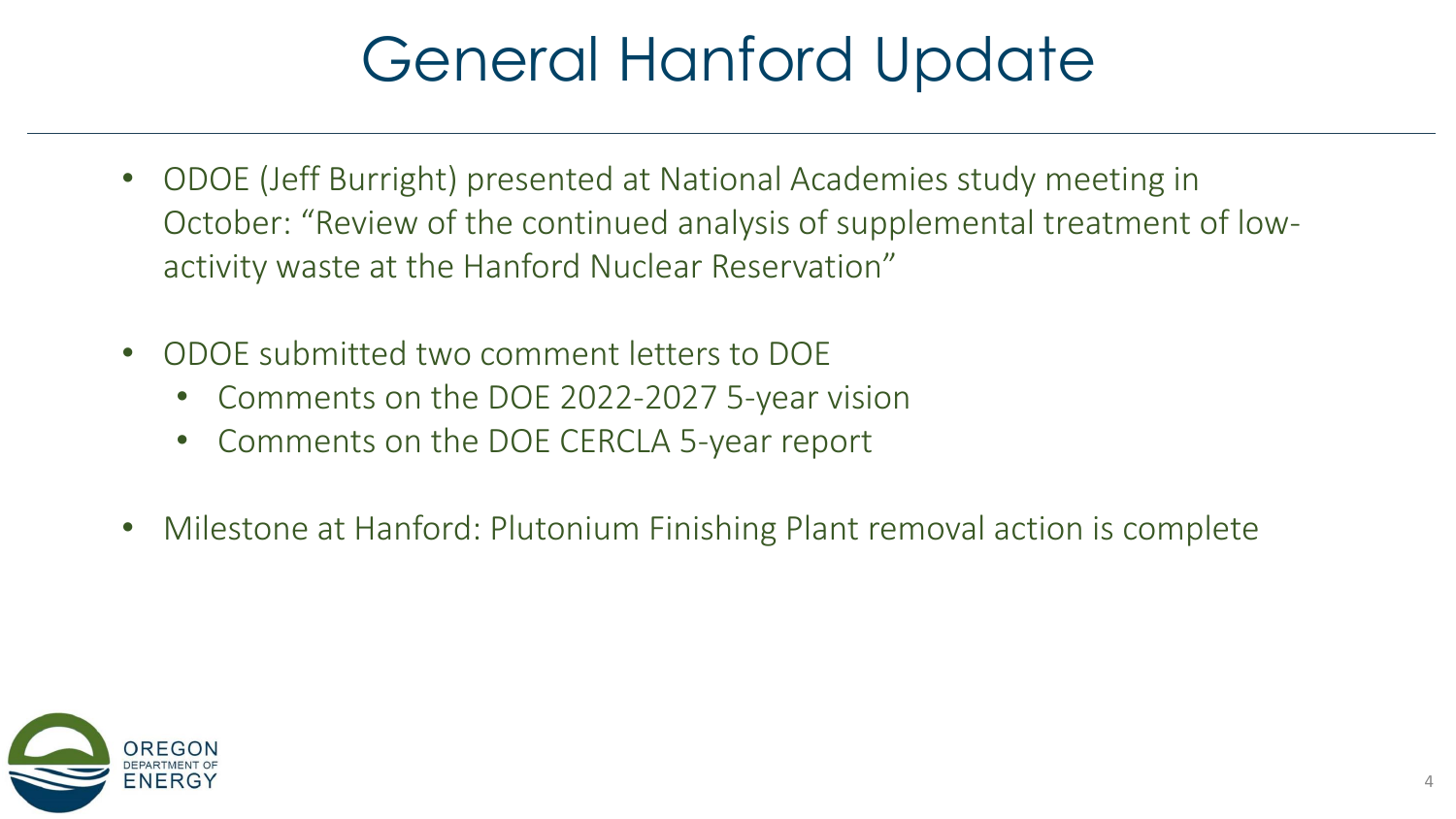### Test Bed Initiative

- TBI (Phase 2) would involve pretreating ~2,000 gal of tank waste to remove key radionuclides, offsite grouting, and offsite disposal at a commercial low-level waste facility
- ODOE submitted comments on the NEPA Environmental Assessment for Test Bed Initiative Phase II in August
- Draft Waste Incidental to Reprocessing Evaluation (WIR); currently open for public comment